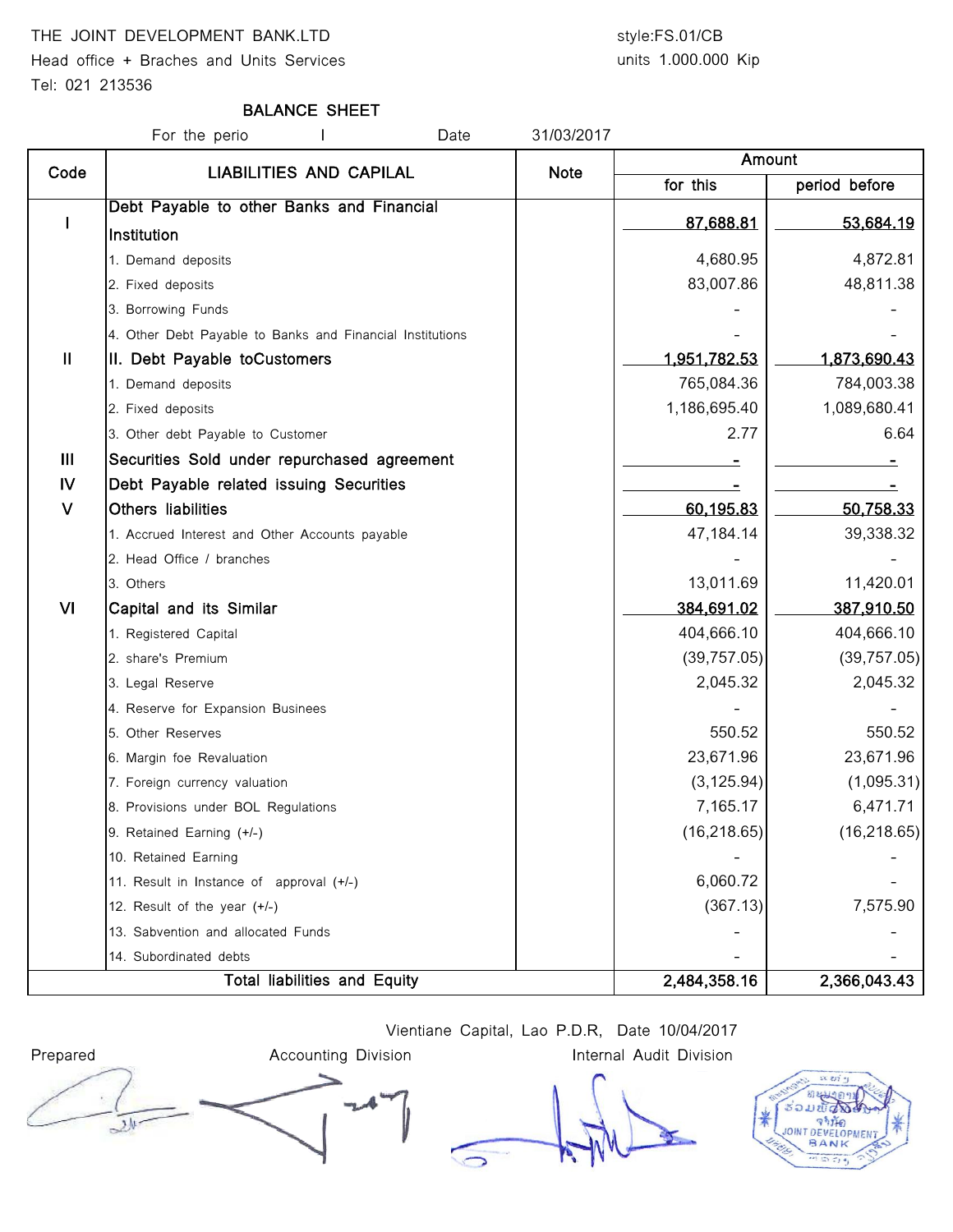# THE JOINT DEVELOPMENT BANK.LTD style:FS.01/CB

Head office + Braches and Units Services

units 1.000.000 Kip

Tel: 021 213536

# BALANCE SHEET

For the perio I Date 31/03/2017

|                | <b>ASSETS</b>                                            |             | Amount       |               |  |  |
|----------------|----------------------------------------------------------|-------------|--------------|---------------|--|--|
| Code           |                                                          | <b>Note</b> | for this     | period before |  |  |
|                | Cash and Nostro Accounts with Central Bank               |             | 718,488.87   | 614,625.37    |  |  |
|                | 1. Cash and equivalents cash                             |             | 212,582.03   | 202,848.83    |  |  |
|                | 2. Demand deposits                                       |             | 390,203.44   | 298,319.07    |  |  |
|                | 3. Fixed deposits                                        |             | 115,703.40   | 113,457.47    |  |  |
| $\mathbf{I}$   | <b>Amount Due from other Banks</b>                       |             | 119,376.83   | 211,377.94    |  |  |
|                | 1. Demand deposits                                       |             | 119,376.83   | 181,377.94    |  |  |
|                | 2. Fixed deposits                                        |             |              | 30,000.00     |  |  |
|                | 3. Loan, and Advances - Net                              |             |              |               |  |  |
| $\mathbf{III}$ | Securities purchased under resale agreements             |             |              |               |  |  |
| IV             | <b>Investment in Securities Net</b>                      |             | 4,300.00     | 4,300.00      |  |  |
|                | 1. Trading Security                                      |             | 4,300.00     | 4,300.00      |  |  |
|                | 2. Available for sale Security                           |             |              |               |  |  |
|                | 3. Investment Security                                   |             |              |               |  |  |
| $\mathbf v$    | Loan, and advance, to Customer - Net                     |             | 1,381,841.99 | 1,278,821.61  |  |  |
| VI             | Investment in Subsidiaries, joint venture,               |             |              |               |  |  |
|                | and holdings Securities at Stocks Institution            |             |              |               |  |  |
| VII            | Leasing and Finance - Lease                              |             |              |               |  |  |
| VIII           | <b>Fixed Assets, Net</b>                                 |             | 201,651.74   | 203,092.11    |  |  |
|                | 1. Fixed Assets under Purchasing or Consturcting         |             | 3,651.29     | 1,643.52      |  |  |
|                | 2. In-tangible Assets                                    |             | 266,410.78   | 264,099.19    |  |  |
|                | 3. Tangible Assets                                       |             | (68, 410.33) | (62,650.60)   |  |  |
| IX             | Registered Capital deposited not deposited               |             |              |               |  |  |
| X              | <b>Others Assets</b>                                     |             | 58,698.73    | 53,826.40     |  |  |
|                | 1. Accrued interest Income and Other Accounts Receivable |             | 24,225.54    | 21,947.63     |  |  |
|                | 2. Head Office / branches                                |             | 37.60        |               |  |  |
|                | 3. Others                                                |             | 34,435.59    | 31,878.77     |  |  |
|                | <b>Total Assets</b>                                      |             |              | 2,366,043.43  |  |  |

Vientiane Capital, Lao P.D.R, Date 10/04/2017

Prepared **Accounting Division** Internal Audit Division Manager Director  $\overline{\mathcal{L}}$ 

 $\bigcirc$ 

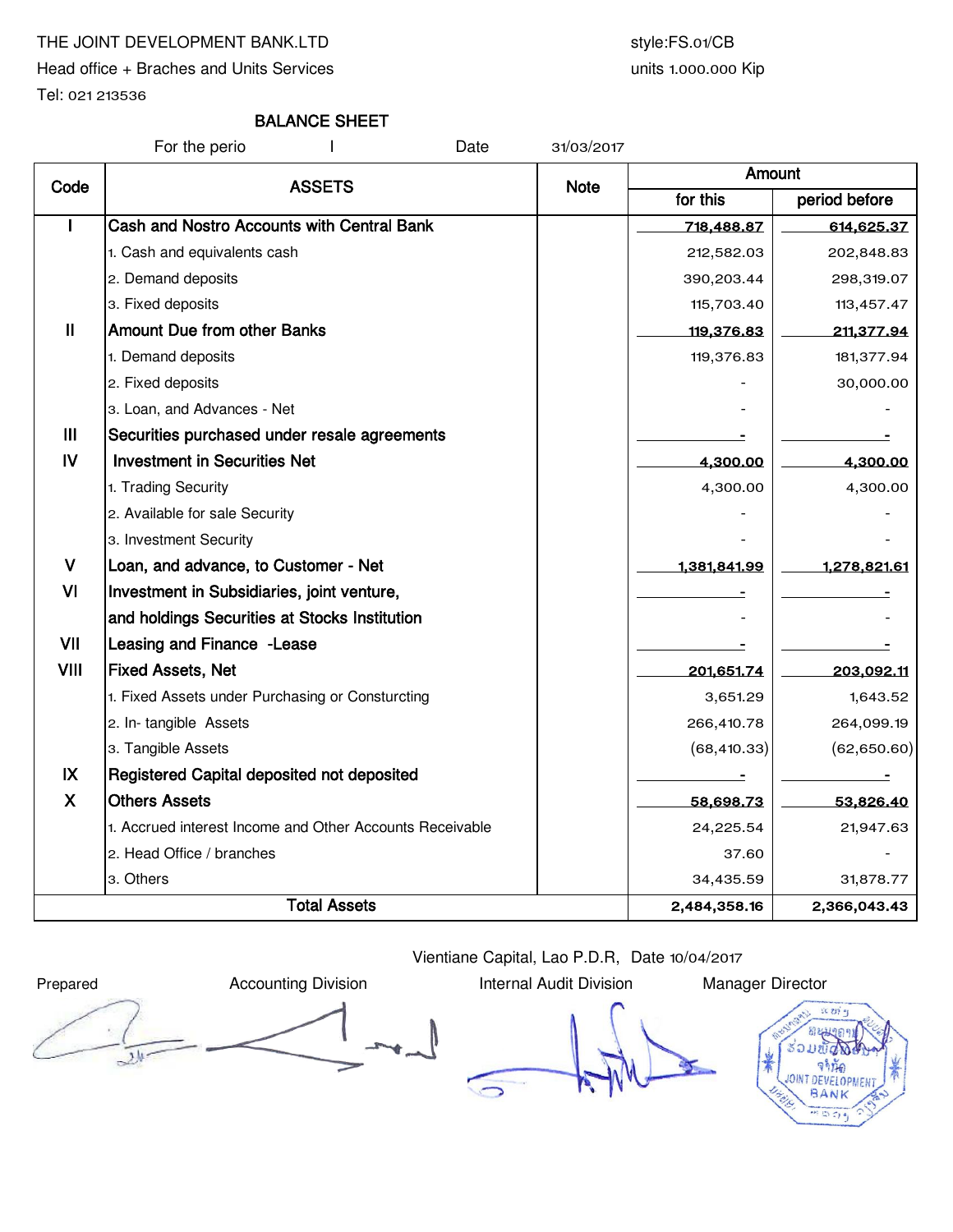THE JOINT DEVELOPMENT BANK.LTD style:FS.02/CB

Head office + Braches and Units Services

# units 1.000.000 Kip

Tel: 021 213536

#### STATEMENT OF INCOME

| Amount<br>Code<br>Item<br>Note<br>for this<br>A. Operating Incomes and Expenses<br>34,327.75<br>1<br>+ Interest Income and its equivalents<br>Interest and its equivalents from Inter banks<br>854.89<br>1.1<br>33,472.86<br>1.2 Interest and its equivalents from Customer<br>1.3 Interest for Securities purchased under resale agreement<br>1.4 Interest and its equivalents from Investment in Securities<br>1.5 Other Interest<br>$\overline{2}$<br>- Interest Expenes and its equivalents<br>22,172.63<br>2.1 Interest Expenses and its equivalents on inter bank<br>490.56<br>2.2 Interest Expenes and its equivalents on Customer<br>21,590.82<br>2.3 Interest Expenses on Securities sold under repurchased agreement<br>91.25<br>2.4 Interest Expense on Certificates of deposit<br>2.5 Interest and Interest Equivalent<br>3<br>+/- Gain(or loss) on trading Gold and other precious metals<br>56,500.38<br>I. Incomes - Expense Interest margin<br>4. Incomes from leasing and lease available to buy<br>4<br>17.52<br>5<br>5. Expenses on leasing and Lease available to buy<br>6. Incomes from rent<br>6<br>7<br>7. Expenses on rent<br>8<br>8. Expenses from Capital and from stock holders<br>9<br>11,033.65<br>9. Incomes from Commissions and financial Services<br>10<br>10. Expenses Commissions and financial Services<br>2,493.95<br>11<br>11. Profit or loss on Trading Security<br>12<br>12. Profit or loss from Security AvailableCEfor sale<br>13<br>13. Net Profit or loss on foreign Exchange<br>394.96<br>14<br>14. Net Profit or loss on trading Conditional Instrument<br>70,440.46<br>II. Net Operating Income<br>+ Income and expenditure<br>15<br>15. Other operating Incomes<br>18,651.32<br>16<br>16. Administation Expenses<br>15,704.71<br>16.1 Employee Expenses<br>8,799.35<br>16.2 Other Adminitrative Expenses<br>6,905.35<br>17<br>17. Amortization and depreciation expenses trangible and intrangible fixed assets<br>5,764.95<br>18<br>18. Other Operating Expense in Business<br>18,673.91<br>19<br>19. Net Income or Expenses on Revalution Debt and off- B/S items<br>548.82<br>19.1 Depreciation on debt and Debt Payable<br>265.50<br>19.2 Reverse depreciation on debt and income from write off Debt<br>283.32<br>20<br>20. Net Income or Expenses to change fixed financial valuable<br>III. Incomes and Expenses<br>59,343.71<br>11,096.75<br>IV. Item Extraordinary before Resulf<br>21<br>21. Income taxes<br>- | For the perio<br>Date | 31/03/2017 |          |               |
|--------------------------------------------------------------------------------------------------------------------------------------------------------------------------------------------------------------------------------------------------------------------------------------------------------------------------------------------------------------------------------------------------------------------------------------------------------------------------------------------------------------------------------------------------------------------------------------------------------------------------------------------------------------------------------------------------------------------------------------------------------------------------------------------------------------------------------------------------------------------------------------------------------------------------------------------------------------------------------------------------------------------------------------------------------------------------------------------------------------------------------------------------------------------------------------------------------------------------------------------------------------------------------------------------------------------------------------------------------------------------------------------------------------------------------------------------------------------------------------------------------------------------------------------------------------------------------------------------------------------------------------------------------------------------------------------------------------------------------------------------------------------------------------------------------------------------------------------------------------------------------------------------------------------------------------------------------------------------------------------------------------------------------------------------------------------------------------------------------------------------------------------------------------------------------------------------------------------------------------------------------------------------------------------------------------------------------------------------------------------------------------------------------------------------------------------------------------------------|-----------------------|------------|----------|---------------|
|                                                                                                                                                                                                                                                                                                                                                                                                                                                                                                                                                                                                                                                                                                                                                                                                                                                                                                                                                                                                                                                                                                                                                                                                                                                                                                                                                                                                                                                                                                                                                                                                                                                                                                                                                                                                                                                                                                                                                                                                                                                                                                                                                                                                                                                                                                                                                                                                                                                                          |                       |            |          |               |
|                                                                                                                                                                                                                                                                                                                                                                                                                                                                                                                                                                                                                                                                                                                                                                                                                                                                                                                                                                                                                                                                                                                                                                                                                                                                                                                                                                                                                                                                                                                                                                                                                                                                                                                                                                                                                                                                                                                                                                                                                                                                                                                                                                                                                                                                                                                                                                                                                                                                          |                       |            |          | period before |
|                                                                                                                                                                                                                                                                                                                                                                                                                                                                                                                                                                                                                                                                                                                                                                                                                                                                                                                                                                                                                                                                                                                                                                                                                                                                                                                                                                                                                                                                                                                                                                                                                                                                                                                                                                                                                                                                                                                                                                                                                                                                                                                                                                                                                                                                                                                                                                                                                                                                          |                       |            |          |               |
|                                                                                                                                                                                                                                                                                                                                                                                                                                                                                                                                                                                                                                                                                                                                                                                                                                                                                                                                                                                                                                                                                                                                                                                                                                                                                                                                                                                                                                                                                                                                                                                                                                                                                                                                                                                                                                                                                                                                                                                                                                                                                                                                                                                                                                                                                                                                                                                                                                                                          |                       |            |          | 106,583.65    |
|                                                                                                                                                                                                                                                                                                                                                                                                                                                                                                                                                                                                                                                                                                                                                                                                                                                                                                                                                                                                                                                                                                                                                                                                                                                                                                                                                                                                                                                                                                                                                                                                                                                                                                                                                                                                                                                                                                                                                                                                                                                                                                                                                                                                                                                                                                                                                                                                                                                                          |                       |            |          | 3,789.91      |
|                                                                                                                                                                                                                                                                                                                                                                                                                                                                                                                                                                                                                                                                                                                                                                                                                                                                                                                                                                                                                                                                                                                                                                                                                                                                                                                                                                                                                                                                                                                                                                                                                                                                                                                                                                                                                                                                                                                                                                                                                                                                                                                                                                                                                                                                                                                                                                                                                                                                          |                       |            |          | 102,793.74    |
|                                                                                                                                                                                                                                                                                                                                                                                                                                                                                                                                                                                                                                                                                                                                                                                                                                                                                                                                                                                                                                                                                                                                                                                                                                                                                                                                                                                                                                                                                                                                                                                                                                                                                                                                                                                                                                                                                                                                                                                                                                                                                                                                                                                                                                                                                                                                                                                                                                                                          |                       |            |          |               |
|                                                                                                                                                                                                                                                                                                                                                                                                                                                                                                                                                                                                                                                                                                                                                                                                                                                                                                                                                                                                                                                                                                                                                                                                                                                                                                                                                                                                                                                                                                                                                                                                                                                                                                                                                                                                                                                                                                                                                                                                                                                                                                                                                                                                                                                                                                                                                                                                                                                                          |                       |            |          |               |
|                                                                                                                                                                                                                                                                                                                                                                                                                                                                                                                                                                                                                                                                                                                                                                                                                                                                                                                                                                                                                                                                                                                                                                                                                                                                                                                                                                                                                                                                                                                                                                                                                                                                                                                                                                                                                                                                                                                                                                                                                                                                                                                                                                                                                                                                                                                                                                                                                                                                          |                       |            |          |               |
|                                                                                                                                                                                                                                                                                                                                                                                                                                                                                                                                                                                                                                                                                                                                                                                                                                                                                                                                                                                                                                                                                                                                                                                                                                                                                                                                                                                                                                                                                                                                                                                                                                                                                                                                                                                                                                                                                                                                                                                                                                                                                                                                                                                                                                                                                                                                                                                                                                                                          |                       |            |          | 72,117.82     |
|                                                                                                                                                                                                                                                                                                                                                                                                                                                                                                                                                                                                                                                                                                                                                                                                                                                                                                                                                                                                                                                                                                                                                                                                                                                                                                                                                                                                                                                                                                                                                                                                                                                                                                                                                                                                                                                                                                                                                                                                                                                                                                                                                                                                                                                                                                                                                                                                                                                                          |                       |            |          | 3,166.55      |
|                                                                                                                                                                                                                                                                                                                                                                                                                                                                                                                                                                                                                                                                                                                                                                                                                                                                                                                                                                                                                                                                                                                                                                                                                                                                                                                                                                                                                                                                                                                                                                                                                                                                                                                                                                                                                                                                                                                                                                                                                                                                                                                                                                                                                                                                                                                                                                                                                                                                          |                       |            |          | 68,925.44     |
|                                                                                                                                                                                                                                                                                                                                                                                                                                                                                                                                                                                                                                                                                                                                                                                                                                                                                                                                                                                                                                                                                                                                                                                                                                                                                                                                                                                                                                                                                                                                                                                                                                                                                                                                                                                                                                                                                                                                                                                                                                                                                                                                                                                                                                                                                                                                                                                                                                                                          |                       |            |          | 25.83         |
|                                                                                                                                                                                                                                                                                                                                                                                                                                                                                                                                                                                                                                                                                                                                                                                                                                                                                                                                                                                                                                                                                                                                                                                                                                                                                                                                                                                                                                                                                                                                                                                                                                                                                                                                                                                                                                                                                                                                                                                                                                                                                                                                                                                                                                                                                                                                                                                                                                                                          |                       |            |          |               |
|                                                                                                                                                                                                                                                                                                                                                                                                                                                                                                                                                                                                                                                                                                                                                                                                                                                                                                                                                                                                                                                                                                                                                                                                                                                                                                                                                                                                                                                                                                                                                                                                                                                                                                                                                                                                                                                                                                                                                                                                                                                                                                                                                                                                                                                                                                                                                                                                                                                                          |                       |            |          |               |
|                                                                                                                                                                                                                                                                                                                                                                                                                                                                                                                                                                                                                                                                                                                                                                                                                                                                                                                                                                                                                                                                                                                                                                                                                                                                                                                                                                                                                                                                                                                                                                                                                                                                                                                                                                                                                                                                                                                                                                                                                                                                                                                                                                                                                                                                                                                                                                                                                                                                          |                       |            |          |               |
|                                                                                                                                                                                                                                                                                                                                                                                                                                                                                                                                                                                                                                                                                                                                                                                                                                                                                                                                                                                                                                                                                                                                                                                                                                                                                                                                                                                                                                                                                                                                                                                                                                                                                                                                                                                                                                                                                                                                                                                                                                                                                                                                                                                                                                                                                                                                                                                                                                                                          |                       |            |          | 178,701.47    |
|                                                                                                                                                                                                                                                                                                                                                                                                                                                                                                                                                                                                                                                                                                                                                                                                                                                                                                                                                                                                                                                                                                                                                                                                                                                                                                                                                                                                                                                                                                                                                                                                                                                                                                                                                                                                                                                                                                                                                                                                                                                                                                                                                                                                                                                                                                                                                                                                                                                                          |                       |            |          | 120.02        |
|                                                                                                                                                                                                                                                                                                                                                                                                                                                                                                                                                                                                                                                                                                                                                                                                                                                                                                                                                                                                                                                                                                                                                                                                                                                                                                                                                                                                                                                                                                                                                                                                                                                                                                                                                                                                                                                                                                                                                                                                                                                                                                                                                                                                                                                                                                                                                                                                                                                                          |                       |            |          |               |
|                                                                                                                                                                                                                                                                                                                                                                                                                                                                                                                                                                                                                                                                                                                                                                                                                                                                                                                                                                                                                                                                                                                                                                                                                                                                                                                                                                                                                                                                                                                                                                                                                                                                                                                                                                                                                                                                                                                                                                                                                                                                                                                                                                                                                                                                                                                                                                                                                                                                          |                       |            |          |               |
|                                                                                                                                                                                                                                                                                                                                                                                                                                                                                                                                                                                                                                                                                                                                                                                                                                                                                                                                                                                                                                                                                                                                                                                                                                                                                                                                                                                                                                                                                                                                                                                                                                                                                                                                                                                                                                                                                                                                                                                                                                                                                                                                                                                                                                                                                                                                                                                                                                                                          |                       |            |          |               |
|                                                                                                                                                                                                                                                                                                                                                                                                                                                                                                                                                                                                                                                                                                                                                                                                                                                                                                                                                                                                                                                                                                                                                                                                                                                                                                                                                                                                                                                                                                                                                                                                                                                                                                                                                                                                                                                                                                                                                                                                                                                                                                                                                                                                                                                                                                                                                                                                                                                                          |                       |            |          | 280.00        |
|                                                                                                                                                                                                                                                                                                                                                                                                                                                                                                                                                                                                                                                                                                                                                                                                                                                                                                                                                                                                                                                                                                                                                                                                                                                                                                                                                                                                                                                                                                                                                                                                                                                                                                                                                                                                                                                                                                                                                                                                                                                                                                                                                                                                                                                                                                                                                                                                                                                                          |                       |            |          | 57,215.75     |
|                                                                                                                                                                                                                                                                                                                                                                                                                                                                                                                                                                                                                                                                                                                                                                                                                                                                                                                                                                                                                                                                                                                                                                                                                                                                                                                                                                                                                                                                                                                                                                                                                                                                                                                                                                                                                                                                                                                                                                                                                                                                                                                                                                                                                                                                                                                                                                                                                                                                          |                       |            |          | 8,322.70      |
|                                                                                                                                                                                                                                                                                                                                                                                                                                                                                                                                                                                                                                                                                                                                                                                                                                                                                                                                                                                                                                                                                                                                                                                                                                                                                                                                                                                                                                                                                                                                                                                                                                                                                                                                                                                                                                                                                                                                                                                                                                                                                                                                                                                                                                                                                                                                                                                                                                                                          |                       |            |          |               |
|                                                                                                                                                                                                                                                                                                                                                                                                                                                                                                                                                                                                                                                                                                                                                                                                                                                                                                                                                                                                                                                                                                                                                                                                                                                                                                                                                                                                                                                                                                                                                                                                                                                                                                                                                                                                                                                                                                                                                                                                                                                                                                                                                                                                                                                                                                                                                                                                                                                                          |                       |            |          |               |
|                                                                                                                                                                                                                                                                                                                                                                                                                                                                                                                                                                                                                                                                                                                                                                                                                                                                                                                                                                                                                                                                                                                                                                                                                                                                                                                                                                                                                                                                                                                                                                                                                                                                                                                                                                                                                                                                                                                                                                                                                                                                                                                                                                                                                                                                                                                                                                                                                                                                          |                       |            |          | 3,936.48      |
|                                                                                                                                                                                                                                                                                                                                                                                                                                                                                                                                                                                                                                                                                                                                                                                                                                                                                                                                                                                                                                                                                                                                                                                                                                                                                                                                                                                                                                                                                                                                                                                                                                                                                                                                                                                                                                                                                                                                                                                                                                                                                                                                                                                                                                                                                                                                                                                                                                                                          |                       |            |          |               |
|                                                                                                                                                                                                                                                                                                                                                                                                                                                                                                                                                                                                                                                                                                                                                                                                                                                                                                                                                                                                                                                                                                                                                                                                                                                                                                                                                                                                                                                                                                                                                                                                                                                                                                                                                                                                                                                                                                                                                                                                                                                                                                                                                                                                                                                                                                                                                                                                                                                                          |                       |            |          | 248,576.42    |
|                                                                                                                                                                                                                                                                                                                                                                                                                                                                                                                                                                                                                                                                                                                                                                                                                                                                                                                                                                                                                                                                                                                                                                                                                                                                                                                                                                                                                                                                                                                                                                                                                                                                                                                                                                                                                                                                                                                                                                                                                                                                                                                                                                                                                                                                                                                                                                                                                                                                          |                       |            |          |               |
|                                                                                                                                                                                                                                                                                                                                                                                                                                                                                                                                                                                                                                                                                                                                                                                                                                                                                                                                                                                                                                                                                                                                                                                                                                                                                                                                                                                                                                                                                                                                                                                                                                                                                                                                                                                                                                                                                                                                                                                                                                                                                                                                                                                                                                                                                                                                                                                                                                                                          |                       |            |          | 44,809.43     |
|                                                                                                                                                                                                                                                                                                                                                                                                                                                                                                                                                                                                                                                                                                                                                                                                                                                                                                                                                                                                                                                                                                                                                                                                                                                                                                                                                                                                                                                                                                                                                                                                                                                                                                                                                                                                                                                                                                                                                                                                                                                                                                                                                                                                                                                                                                                                                                                                                                                                          |                       |            |          | 63,816.02     |
|                                                                                                                                                                                                                                                                                                                                                                                                                                                                                                                                                                                                                                                                                                                                                                                                                                                                                                                                                                                                                                                                                                                                                                                                                                                                                                                                                                                                                                                                                                                                                                                                                                                                                                                                                                                                                                                                                                                                                                                                                                                                                                                                                                                                                                                                                                                                                                                                                                                                          |                       |            |          | 34,377.97     |
|                                                                                                                                                                                                                                                                                                                                                                                                                                                                                                                                                                                                                                                                                                                                                                                                                                                                                                                                                                                                                                                                                                                                                                                                                                                                                                                                                                                                                                                                                                                                                                                                                                                                                                                                                                                                                                                                                                                                                                                                                                                                                                                                                                                                                                                                                                                                                                                                                                                                          |                       |            |          | 29,438.04     |
|                                                                                                                                                                                                                                                                                                                                                                                                                                                                                                                                                                                                                                                                                                                                                                                                                                                                                                                                                                                                                                                                                                                                                                                                                                                                                                                                                                                                                                                                                                                                                                                                                                                                                                                                                                                                                                                                                                                                                                                                                                                                                                                                                                                                                                                                                                                                                                                                                                                                          |                       |            |          | 17,347.95     |
|                                                                                                                                                                                                                                                                                                                                                                                                                                                                                                                                                                                                                                                                                                                                                                                                                                                                                                                                                                                                                                                                                                                                                                                                                                                                                                                                                                                                                                                                                                                                                                                                                                                                                                                                                                                                                                                                                                                                                                                                                                                                                                                                                                                                                                                                                                                                                                                                                                                                          |                       |            |          | 43,919.95     |
|                                                                                                                                                                                                                                                                                                                                                                                                                                                                                                                                                                                                                                                                                                                                                                                                                                                                                                                                                                                                                                                                                                                                                                                                                                                                                                                                                                                                                                                                                                                                                                                                                                                                                                                                                                                                                                                                                                                                                                                                                                                                                                                                                                                                                                                                                                                                                                                                                                                                          |                       |            |          | 17,961.89     |
|                                                                                                                                                                                                                                                                                                                                                                                                                                                                                                                                                                                                                                                                                                                                                                                                                                                                                                                                                                                                                                                                                                                                                                                                                                                                                                                                                                                                                                                                                                                                                                                                                                                                                                                                                                                                                                                                                                                                                                                                                                                                                                                                                                                                                                                                                                                                                                                                                                                                          |                       |            |          | 8,903.43      |
|                                                                                                                                                                                                                                                                                                                                                                                                                                                                                                                                                                                                                                                                                                                                                                                                                                                                                                                                                                                                                                                                                                                                                                                                                                                                                                                                                                                                                                                                                                                                                                                                                                                                                                                                                                                                                                                                                                                                                                                                                                                                                                                                                                                                                                                                                                                                                                                                                                                                          |                       |            |          | 9,058.46      |
|                                                                                                                                                                                                                                                                                                                                                                                                                                                                                                                                                                                                                                                                                                                                                                                                                                                                                                                                                                                                                                                                                                                                                                                                                                                                                                                                                                                                                                                                                                                                                                                                                                                                                                                                                                                                                                                                                                                                                                                                                                                                                                                                                                                                                                                                                                                                                                                                                                                                          |                       |            |          |               |
|                                                                                                                                                                                                                                                                                                                                                                                                                                                                                                                                                                                                                                                                                                                                                                                                                                                                                                                                                                                                                                                                                                                                                                                                                                                                                                                                                                                                                                                                                                                                                                                                                                                                                                                                                                                                                                                                                                                                                                                                                                                                                                                                                                                                                                                                                                                                                                                                                                                                          |                       |            |          | 187,855.24    |
|                                                                                                                                                                                                                                                                                                                                                                                                                                                                                                                                                                                                                                                                                                                                                                                                                                                                                                                                                                                                                                                                                                                                                                                                                                                                                                                                                                                                                                                                                                                                                                                                                                                                                                                                                                                                                                                                                                                                                                                                                                                                                                                                                                                                                                                                                                                                                                                                                                                                          |                       |            |          | 60,721.18     |
|                                                                                                                                                                                                                                                                                                                                                                                                                                                                                                                                                                                                                                                                                                                                                                                                                                                                                                                                                                                                                                                                                                                                                                                                                                                                                                                                                                                                                                                                                                                                                                                                                                                                                                                                                                                                                                                                                                                                                                                                                                                                                                                                                                                                                                                                                                                                                                                                                                                                          |                       |            |          |               |
|                                                                                                                                                                                                                                                                                                                                                                                                                                                                                                                                                                                                                                                                                                                                                                                                                                                                                                                                                                                                                                                                                                                                                                                                                                                                                                                                                                                                                                                                                                                                                                                                                                                                                                                                                                                                                                                                                                                                                                                                                                                                                                                                                                                                                                                                                                                                                                                                                                                                          | VI. Resulting in net  |            | (367.13) | 7,575.90      |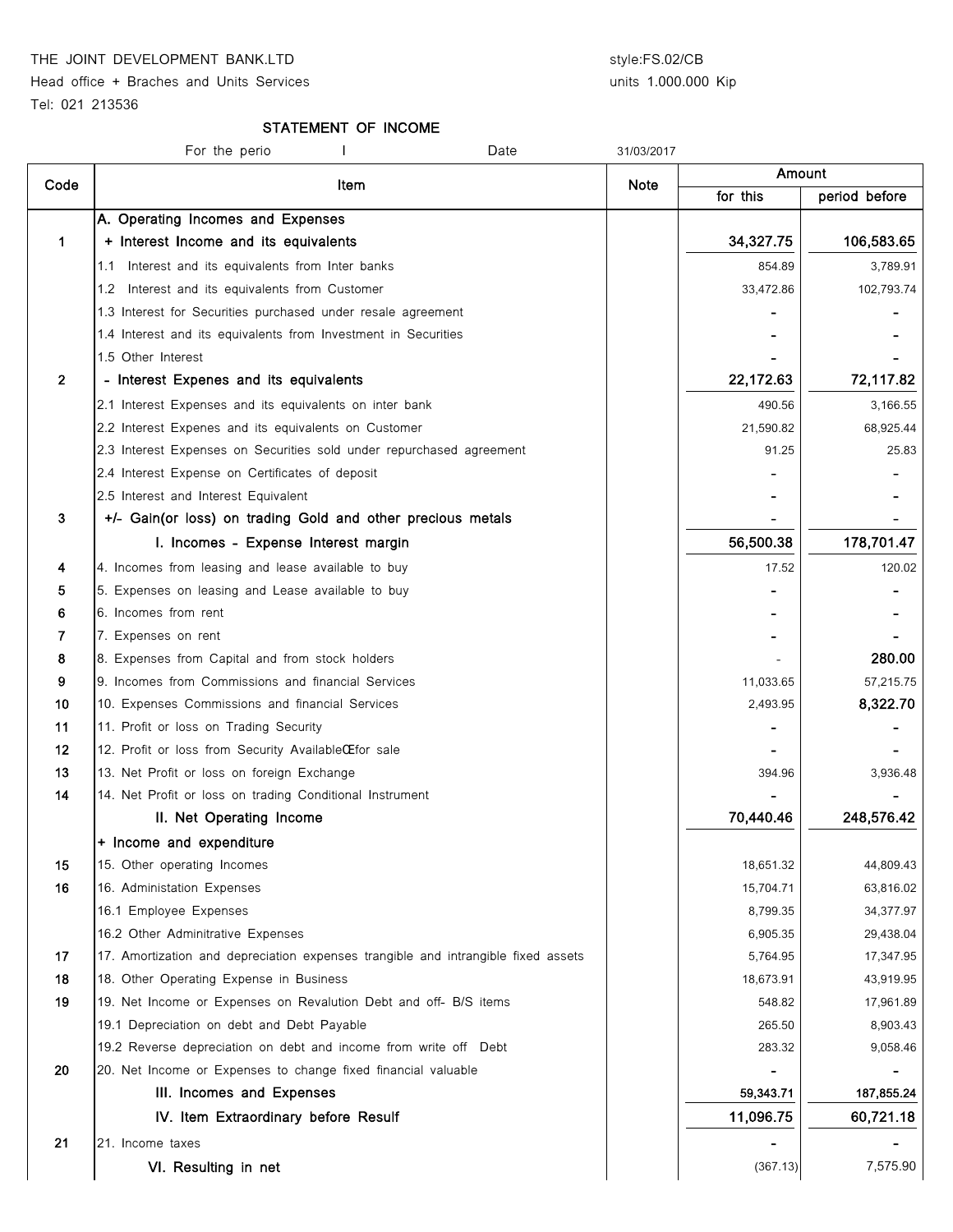| 22 | 22. Changes in additional funds from asset valuation          | 23.671.96      | 23,671.96 |
|----|---------------------------------------------------------------|----------------|-----------|
| 23 | 23. Profit (loss) from valuation of securities for sale       | -              |           |
|    | 24. Tax profits arising from elements outside business income | $\blacksquare$ | -         |
|    | Total profit (loss) in Business Net (22+23+24)                | 23,671.96      | 23.671.96 |

Vientiane Capital, Lao P.D.R, Date 10/04/2017

Prepared **Accounting Division Accounting Division Internal Audit Division** 

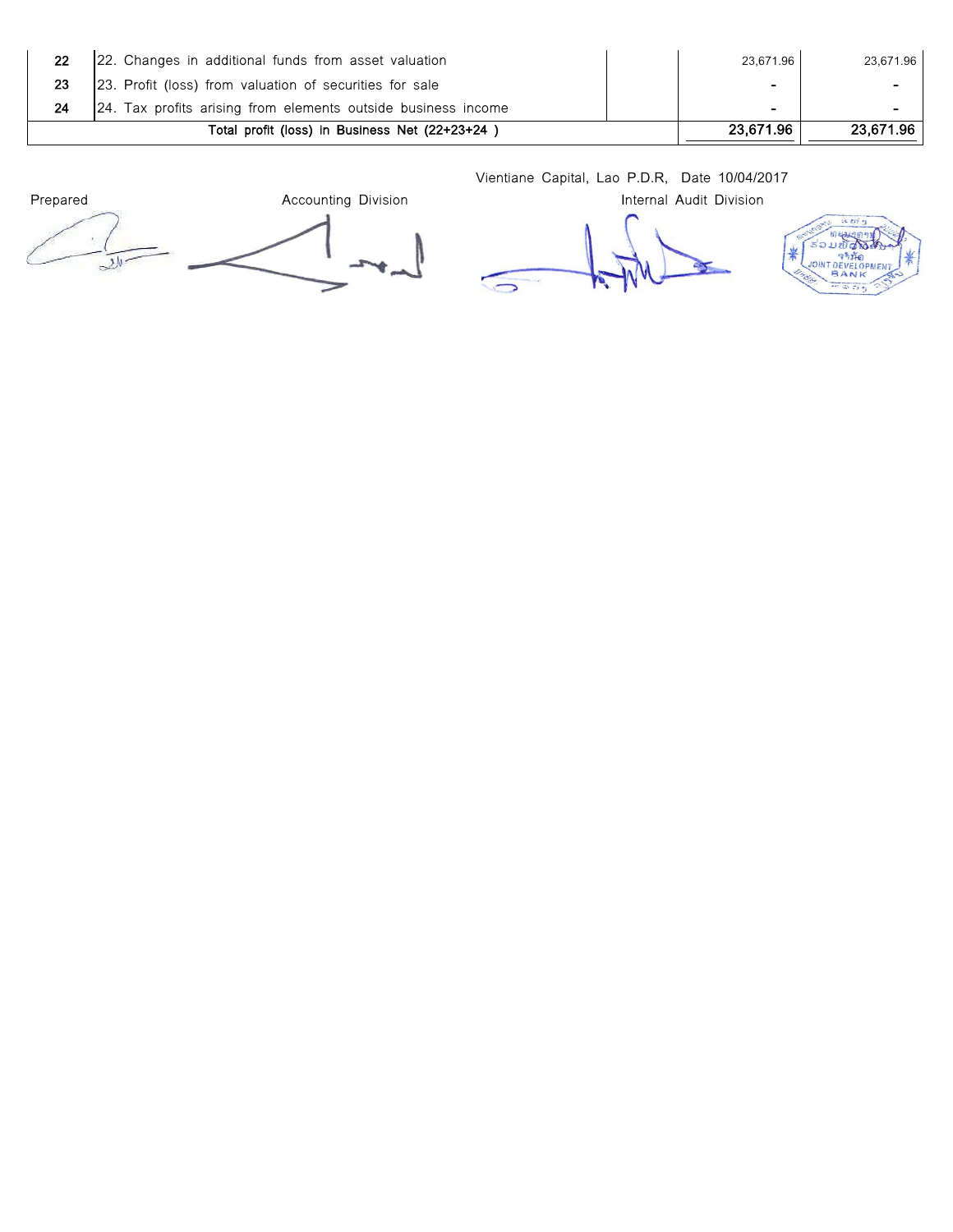# THE JOINT DEVELOPMENT BANK.LTD style:FS.01/CB

Head office + Braches and Units Services and Units 3.000.000 Kip

## STATEMENT OF CASH FLOWS

|      | For the perio<br>Date                                                              | 31/03/2017 |              |               |
|------|------------------------------------------------------------------------------------|------------|--------------|---------------|
| Code | Item                                                                               | Note       | Amount       |               |
|      |                                                                                    |            | for this     | period before |
|      | A. Cash flow from business operation                                               |            | 6,060.72     |               |
| 1    | +/- Net benefit or loss in year                                                    |            | 6,060.72     |               |
|      | * Repricing item of benefit or loss balance as cash for income - expense           |            | 6,740.70     | 77,766.24     |
| 2    | + Net amortization and depreciation of fixed asset (substantial and insubstantial) |            | 5,764.95     | 17,347.95     |
| 3    | + Net amortization and depreciation of leasing asset and leasing asset for sale    |            |              |               |
| 4    | +/- Net depreciation of problem loan and NPL                                       |            | (11.28)      | 224.50        |
| 5    | + Net depreciation of investment asset and others                                  |            |              |               |
| 6    | + Net reserve deduction for risk and expenses                                      |            |              |               |
| 7    | + Net reserve deduction by regulation                                              |            | 633.58       | 1,609.89      |
| 8    | + Loss from sale of fixed assets (including software. C. US money)                 |            | (62, 645.38) | (45, 302.65)  |
| 9    | +/- Benefit from fixed asset sale (include financial fixed asset)                  |            |              |               |
| 10   | - Income equity from basic support fund                                            |            |              |               |
| 11   | +/- Changes in receivable interest items and other expense items                   |            | 10,833.36    | 9,783.46      |
| 12   | +/- Changes in receivable interest items and other income items                    |            | 47,184.14    | 39,338.32     |
| 13   | Profits from foreign                                                               |            | 4,981.32     | 54,764.78     |
|      | I. Net cash flow from operation activity before changes in assets and              |            |              |               |
|      | revolving liabilities of the bank (1 to 11)                                        |            | 12,801.42    | 77,766.24     |
|      | * Changes (increase or decrease) in revolving assets                               |            |              |               |
| 14   | +/- Fixed deposits at Central Bank                                                 |            |              |               |
| 15   | +/- Fixed deposits in other banks                                                  |            |              | 30,000.00     |
| 16   | +/- Fixed deposit in CB and FI                                                     |            | 1,392,604.39 | 1,288,229.49  |
| 17   | +/- Asset purchase with resale agreement                                           |            |              |               |
| 18   | +/- Assets for commerce                                                            |            | 4,300.00     | 4,300.00      |
| 19   | +/- Assets for sale                                                                |            |              |               |
| 20   | +/- Money for loan and advance for customer                                        |            | 1,374,676.68 | 1,275,717.76  |
| 21   | +/- Other assets                                                                   |            | 18,398.30    | 17,608.26     |
|      | II. Net cash flow from changes in revolving liabilities (12 to 17)                 |            | 2,753,182.77 | 2,580,638.99  |
|      | * Changes (increase or decrease) in revolving assets                               |            |              |               |
| 22   | +/- Fixed deposit of CB and FI                                                     |            |              |               |
| 23   | +/- Other accounts to send to other banks                                          |            | 1,183.20     | 707.18        |
| 24   | +/- Debt to pay for customer                                                       |            | 1,951,782.54 | 1,873,690.43  |
| 25   | +/- Asset sale with repurchase agreement                                           |            |              |               |
| 26   | +/- Other liabilities                                                              |            | 13,007.46    | 11,416.92     |
|      | III. Cash flow from changes in revolving liabilities (18 to 21)                    |            | 1,965,973.20 | 1,885,814.53  |
|      | IV. Net cash flow from business operation $(I + II + III)$                         |            | 4,731,957.39 | 4,544,219.76  |
|      | B. Cash flow from investment activities                                            |            |              |               |
| 27   | +/- Increase or decrease in investment assets                                      |            |              |               |
| 28   | +/- Increase or decrease in investment as group enterprise, joint venture company  |            |              |               |
| 29   | +/- Increase or decrease in fixed assets                                           |            | 270,062.07   | 265,742.71    |
|      | V. Net cash flow from investment activities (22 to 24)                             |            | 270,062.07   | 265,742.71    |
|      | C. Cash flow from earning activities                                               |            |              |               |
| 30   | +/- Increase or decrease in the loan                                               |            |              |               |
| 31   | +/- Increase or decrease in the share distribution                                 |            | 1,497.41     | 1,812.58      |
| 32   | + Integrated capital to receive in year                                            |            | 404,666.10   | 404,666.10    |